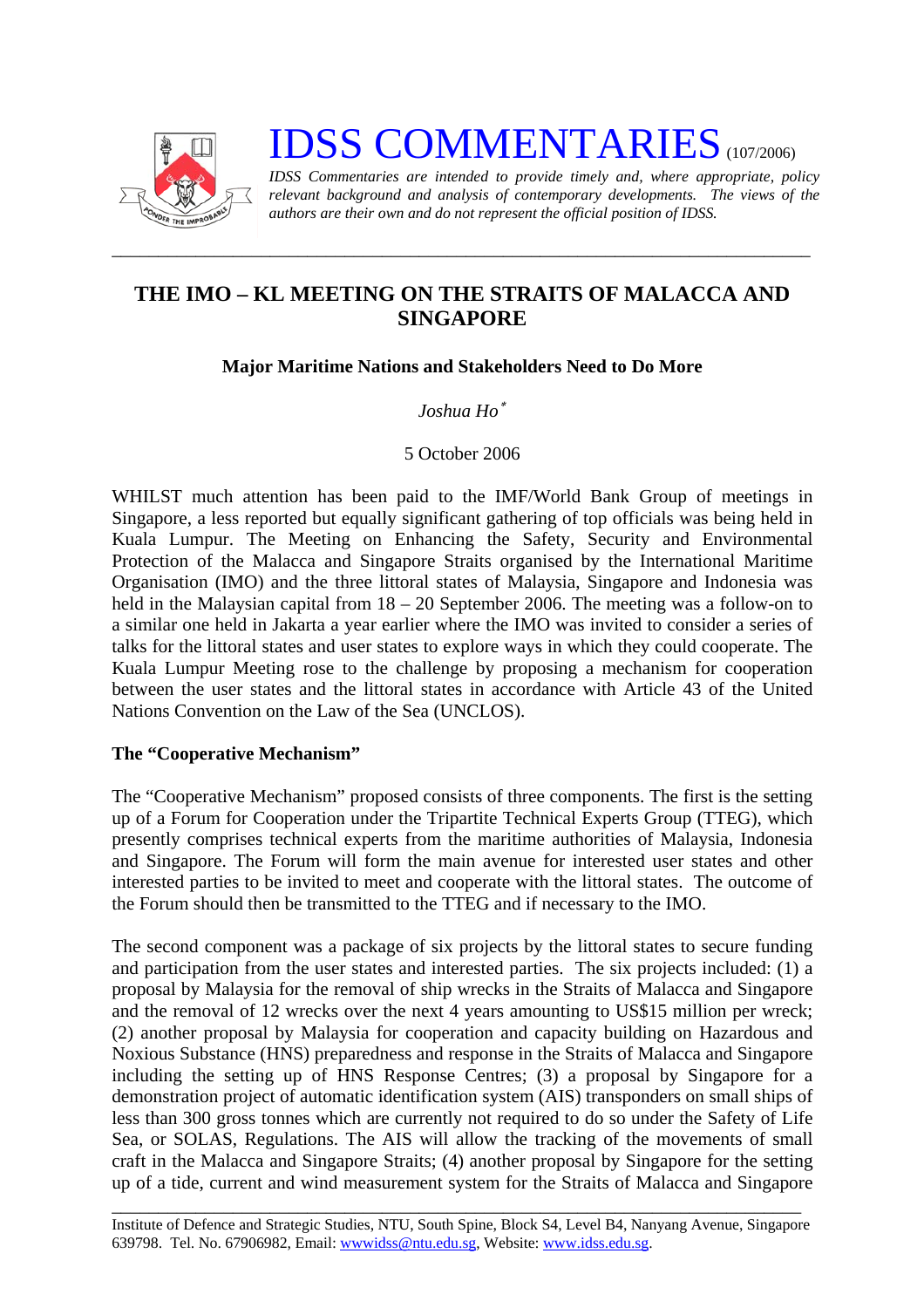to enhance navigational safety and marine environment protection; (5) a proposal by Indonesia for the replacement and maintenance of 17 aids to navigation in the Malacca and Singapore Straits; and (6) a proposal by Indonesia for the replacement of seven aids to navigation damaged by the tsunami. The total value of the projects is US\$43 million. The contributing parties may participate in the projects in close cooperation with the relevant littoral states through the Project Coordination Committee to be established under the TTEG.

The third component was the setting up of the Aids to Navigation Fund where interested stakeholders could volunteer financing of the maintenance of critical aids to navigation in the Malacca and Singapore Straits. The mechanism for the operation of the Fund has yet to be worked out.

#### **Response of the User States and China's emerging role**

It was clear at the Meeting that China viewed itself as a major regional player. China was the only country that committed to any of the projects proposed, even offering to undertake the Indonesian proposal to replace navigational aids damaged by the 2004 tsunami. It would also participate in the Singaporean proposal to set up a tide, current and wind measurement system, and the Malaysian proposal to develop an HNS preparedness and response capability. That China was the only country to come forward was surprising given that a TTEG-User States Cooperation Meeting was held in Singapore on 31 March 2006, where details of the projects were presented. In particular, the Singapore meeting involved the 11 major user states of Australia, China, Denmark, Greece, Japan, Netherlands, Norway, Panama, South Korea, United Kingdom, United States, and other stakeholders like the IMO and Intertanko.

At the IMO-KL Meeting, China also presented details of its bilateral cooperative agreements and programmes with the littoral states, which signalled its increasing interests in the region. The agreements included the MOU between China and Indonesia on Maritime Cooperation signed on 25 April 2005, the MOU between China and Malaysia on Maritime Cooperation signed on 25 August 2006, and the establishment of a mechanism for information exchange on the security of the Malacca Straits with Singapore, apparently to be signed by late 2006.

The US and Japan both had very specific interests at the Kuala Lumpur Meeting. The US, as well as the shipping industry represented, was deeply interested in upholding the transit passage regime under UNCLOS to ensure that the shipping of goods, raw material, and energy remained unimpeded. They were also ready to oppose any attempt to impose tolls or charges for transiting the Malacca and Singapore Straits. Preserving the freedom of navigation is a laudable goal, but the lack of response on how the user states could contribute was a diplomatic setback given that the US had hosted the Alameda Conference comprising of some of the stakeholders in February 2006. That conference was to facilitate possible assistance from the user states and sectors of the industry to enhance the capability and capacity of the littoral nations. The US ought to have revealed the conclusions of the Alameda Conference to the IMO-KL Meeting for the benefit of the littoral states.

Japan, on the other hand, had been major contributors in maintaining the safety of navigation and environmental protection in the Straits. For example, Japan had contributed, through the Malacca Straits Council, a total of 13.2 billion yen (US\$113 million) for the maintenance of navigation aids from 1968 to 2005, and a total of 1.5 billion yen (US\$13 million) for environmental protection from the period 1973 to 2005. Japan must have come away disappointed that none of the other user states or stakeholders were going to share their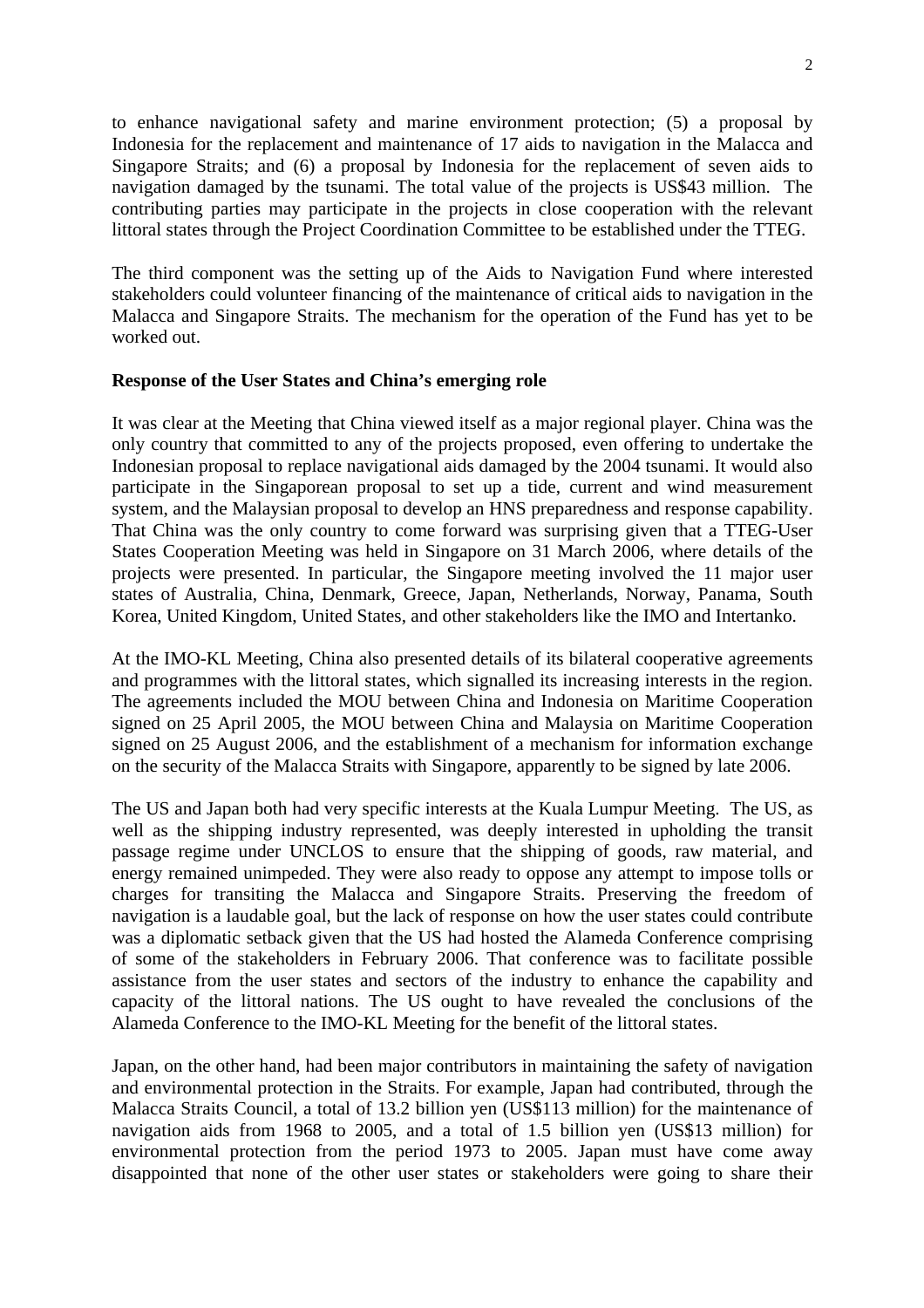#### burden.

Security measures and issues were also absent from the IMO-KL Meeting, which focussed more on the implementation of UNCLOS Article 43. This was understandable because of the steady decline in the number of piracy and armed robbery cases over the last two years, which have been attributed to the security measures undertaken by the three littoral countries. However, security issues will still need to remain on the future agenda as the raison d'etre for the IMO-Littoral States series of meetings, which was endorsed by the United Nations General Assembly, was primarily to address the security issues in the Malacca and Singapore Straits.

#### **Moving Forward**

Given the contrasting priorities of the littoral and user states, how can the momentum of the IMO-Littoral States series of meetings be sustained? Firstly, as the littoral states have presented several projects for adoption, the major user states and interested stakeholders, like the shipping companies, will have to contribute to some of them, like what China has done. This will ensure continued goodwill between the user states, stakeholders and the littoral countries. In particular, dual-use projects which improve both safety and security, like Malaysia's proposal for the setting up of HNS Response Centres and Singapore's demonstration project of AIS transponders on small ships, should be supported. These projects will not only improve the safety of navigation but also security for ships plying the regional sea lanes.

Secondly, a comprehensive approach will need to be taken to include safety and environment protection. Increased ratification of major conventions, which affect both the safety of navigation as well as the security of ships, should be encouraged. In particular, the littoral states should be encouraged to ratify the 1979 Convention on Maritime Search and Rescue (SAR Convention), the Convention for the Suppression of Unlawful Acts against the Safety of Maritime Navigation (SUA Convention), and its 2005 Protocols, as well as the Regional Cooperation Agreement on Combating Piracy and Armed Robbery against Ships in Asia (ReCAAP). Consistent with the comprehensive approach, the littoral states should also be encouraged to ratify conventions that serve to preserve the maritime environment.

Thirdly, the interests of Japan to burden-share their contribution to maintain the navigational aids in the Malacca and Singapore Straits should be supported. In particular, the Japanese interest could be supported through the Aids to Navigation Fund. Greater support for this fund would also benefit Indonesia, as many of the navigational aids that need maintenance are on the Indonesian side, as witnessed by the two navigation projects proposed by Indonesia. However, the governance of this fund will have to take the form of an international organisation, where contributors have a say in how the funds are distributed and to what projects the funds are used for. Only when transparency and full accountability are assured will user states and other stakeholders be willing to contribute to the Fund.

#### **Stepping Up to the Plate**

In a world of growing economic interdependence, local disruptions can have global ramifications. Disruptions to the flow of shipping traffic in the Malacca and Singapore Straits could come in the form of terrorist acts at sea or at port; transnational crimes, like piracy or armed robbery; international or internal armed conflict; natural disasters; accidents due to